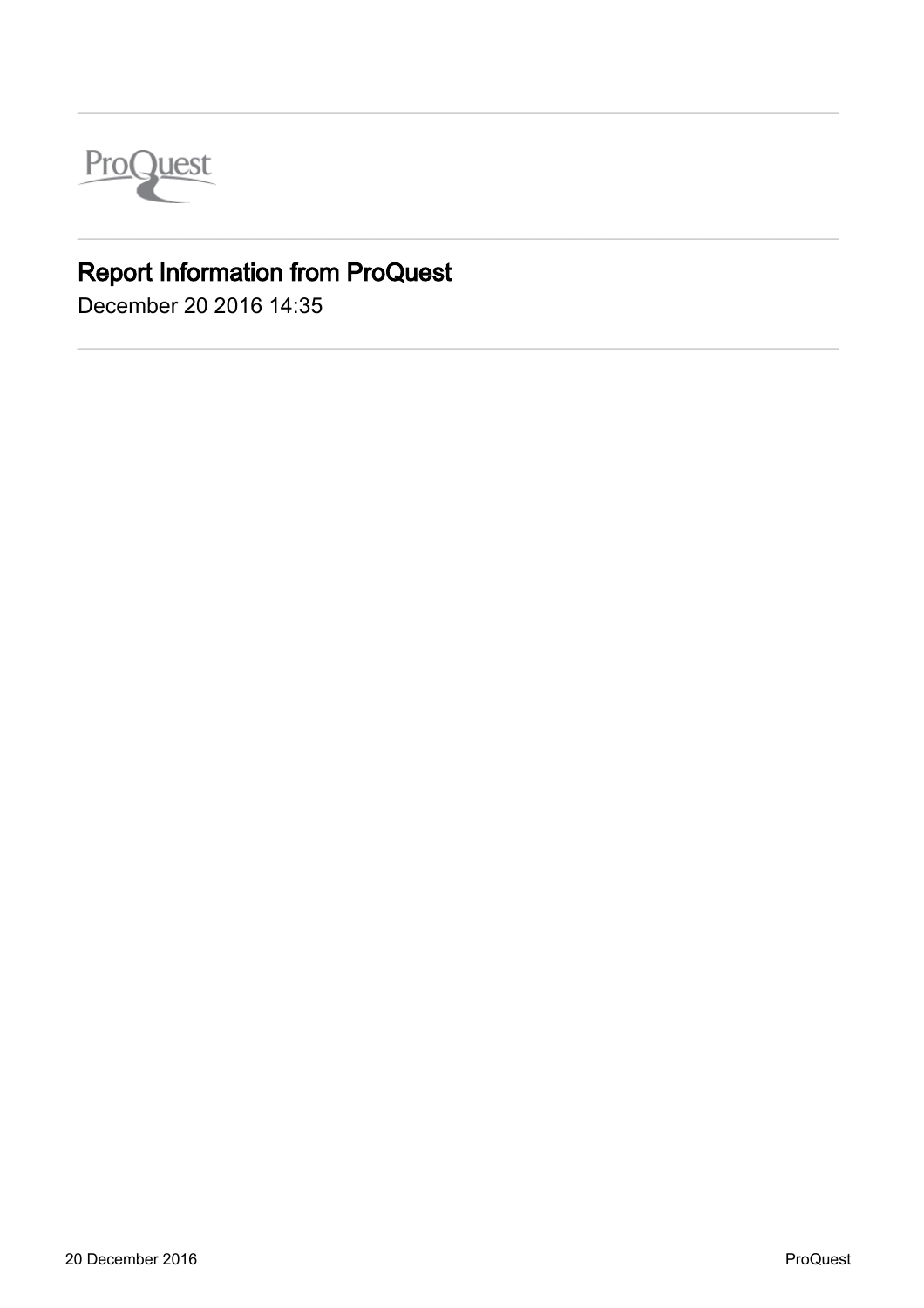# Table of contents

| 1. Girl Sleuth and the Fountain of Youth; At 75, Nancy Drew Continues to Enchant Readers -- and Now |  |
|-----------------------------------------------------------------------------------------------------|--|
|                                                                                                     |  |
|                                                                                                     |  |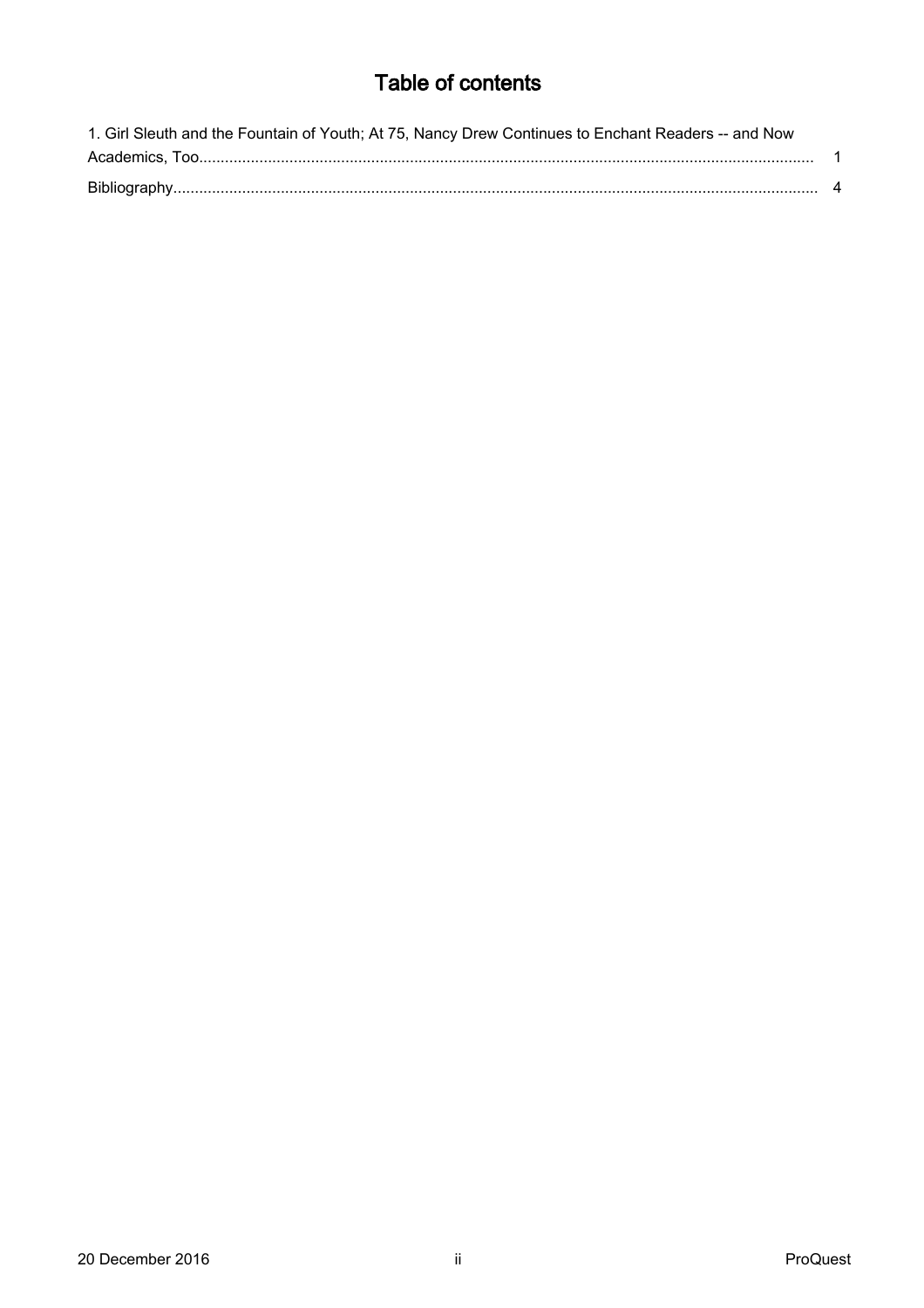#### <span id="page-2-0"></span>Document 1 of 1

## Girl Sleuth and the Fountain of Youth; At 75, Nancy Drew Continues to Enchant Readers -- and Now Academics, Too

Author: Otto, Mary

#### [ProQuest document link](http://search.proquest.com/docview/409875870?accountid=14696)

Abstract (Abstract): The exhibit -- "Nancy Drew and Friends: Girls' Series Books Rediscovered," which runs through the end of the year -- features highlights from a large and colorful collection of books: the adventures of Jane the airline stewardess; Honey Bunch the traveler; Sue Barton, a student nurse. [Ann L. Hudak] originally planned to shed light on some of these lesser-known, shorter-lived heroines. But the titian-haired girl sleuth "sort of took over," she said.

Created in 1929 by publishing mogul Edward Stratemeyer, Nancy Drew began as one of a virtual empire of children's series books written according to a careful formula. The intrepid heroes and heroines were often orphaned. Free to roam the world, they faced villains who were bullies, social climbers or foreigners. Their adventures were spun out in chapters designed to keep readers riveted with cliffhanger endings. Stratemeyer sketched out the plots for the motherless girl detective and paid Iowa journalist Mildred Wirt Benson to turn out the first books under the pen name Carolyn Keene for \$125 a title. Other ghostwriters would follow over the years, but Carolyn Keene remains the author of Nancy Drew to this day.

#### Links: [Check for full text via OCLC Link Resolver](https://umaryland.on.worldcat.org/atoztitles/link?sid=ProQ:&issn=01908286&volume=&issue=&title=The%20Washington%20Post&spage=B.03&date=2005-09-22&atitle=Girl%20Sleuth%20and%20the%20Fountain%20of%20Youth;%20At%2075,%20Nancy%20Drew%20Continues%20to%20Enchant%20Readers%20--%20and%20Now%20Academics,%20Too&au=Otto,%20Mary&id=doi:)

Full text: She came along in 1930 when girls needed a new kind of heroine, a perfectly groomed teenage sleuth at the wheel of a blue roadster -- unflappable and brave in the face of a modern world full of dangers and mysteries.

Seventy five years later, befitting her good bones and sterling character, Nancy Drew wears her age lightly. Dressed casually in slacks these days, she drives a hybrid and carries a cell phone. And at this point, practically a genre unto herself, she tells her own stories.

"Let me fill you in," she confides to a new generation of girls, who like their mothers and grandmothers before them are reading Nancy Drew.

"She speaks in the first person," said Ann L. Hudak, an assistant curator at the University of Maryland library, standing amid a new exhibit she organized at Hornbake Library on the College Park campus.

The exhibit -- "Nancy Drew and Friends: Girls' Series Books Rediscovered," which runs through the end of the year -- features highlights from a large and colorful collection of books: the adventures of Jane the airline stewardess; Honey Bunch the traveler; Sue Barton, a student nurse. Hudak originally planned to shed light on some of these lesser-known, shorter-lived heroines. But the titian-haired girl sleuth "sort of took over," she said. "I discovered the star power of Nancy Drew."

It is this kind of mass appeal that has, after all these years, also won Nancy Drew a measure of academic acceptance.

Although once spurned by scholars and librarians as mere popular fiction, Nancy Drew mysteries are now receiving serious analysis in journals and academic conferences, said University of Maryland librarian Eric Lindquist, who has organized an Oct. 7 symposium at the library.

"Literally millions of people have read Nancy Drew," he said. The symposium, "Reading Nancy Drew," is expected to draw academics and authors together to discuss the girl detective's place in the history of publishing, literature and women's lives.

"She was banned from many libraries," Lindquist said. But with a smile for the girl detective, he added, her books have come "in the back door."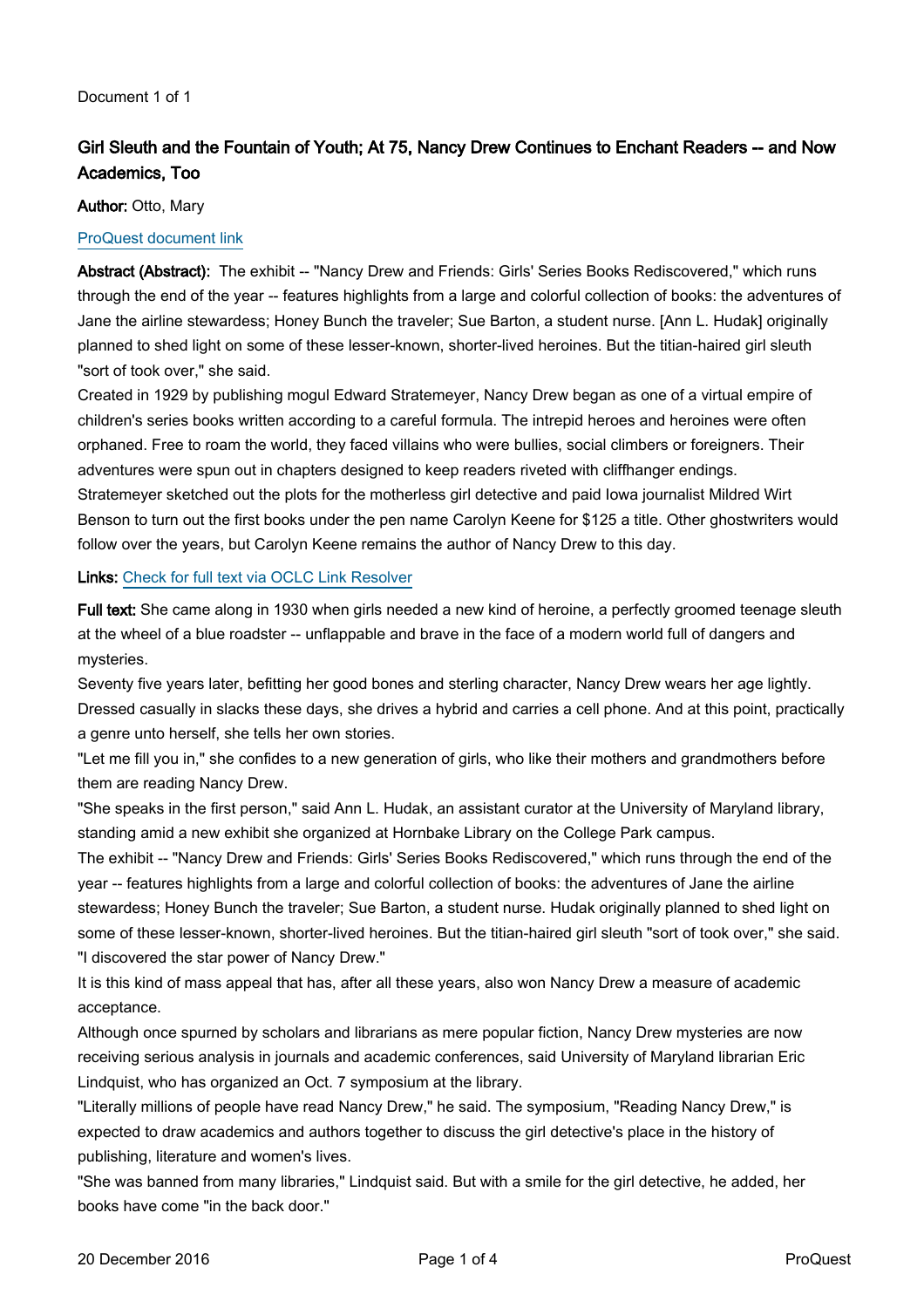It's notable that as Nancy Drew has sold 80 million books over the years -- and in recent times, graphic novels and interactive computer games as well -- she has stayed level-headed and good- hearted.

"In spite of the changes in her clothing and slang, the things we have always loved about her remain," said Melanie Rehak, the author of the new book "Girl Sleuth: Nancy Drew and the Women Who Created Her" and a scheduled speaker at the symposium. "She's brave, smart, kind and very independent."

Her doting father, the successful lawyer Carson Drew, continues to turn a blind eye to the risks of her afterschool detective work.

Her tireless gal pals Bess and George have remained at her side, as has her long-suffering boyfriend, Ned, who waited 50 years for their first kiss.

Created in 1929 by publishing mogul Edward Stratemeyer, Nancy Drew began as one of a virtual empire of children's series books written according to a careful formula. The intrepid heroes and heroines were often orphaned. Free to roam the world, they faced villains who were bullies, social climbers or foreigners. Their adventures were spun out in chapters designed to keep readers riveted with cliffhanger endings.

Stratemeyer sketched out the plots for the motherless girl detective and paid Iowa journalist Mildred Wirt Benson to turn out the first books under the pen name Carolyn Keene for \$125 a title. Other ghostwriters would follow over the years, but Carolyn Keene remains the author of Nancy Drew to this day.

Through Keene, Nancy Drew lives on in River Heights, a home town unidentifiable on any map, in a time that feels familiar in a nonspecific sort of way.

"She encounters broad versions of what we all deal with in life," Rehak said. "Good, evil, bad weather, wonderful picnics."

She endures, taking life one mystery at a time.

Subject: Childrens literature; Exhibits;

Company / organization: Name: University of Maryland; NAICS: 611310;

Publication title: The Washington Post

Pages: B.04

Number of pages: 0

Publication year: 2005

Publication date: Sep 22, 2005

Year: 2005

Section: METRO

Publisher: WP Company LLC d/b/a The Washington Post

Place of publication: Washington, D.C.

Country of publication: United States

Publication subject: General Interest Periodicals--United States

ISSN: 01908286

Source type: Newspapers

Language of publication: English

Document type: News

ProQuest document ID: 409875870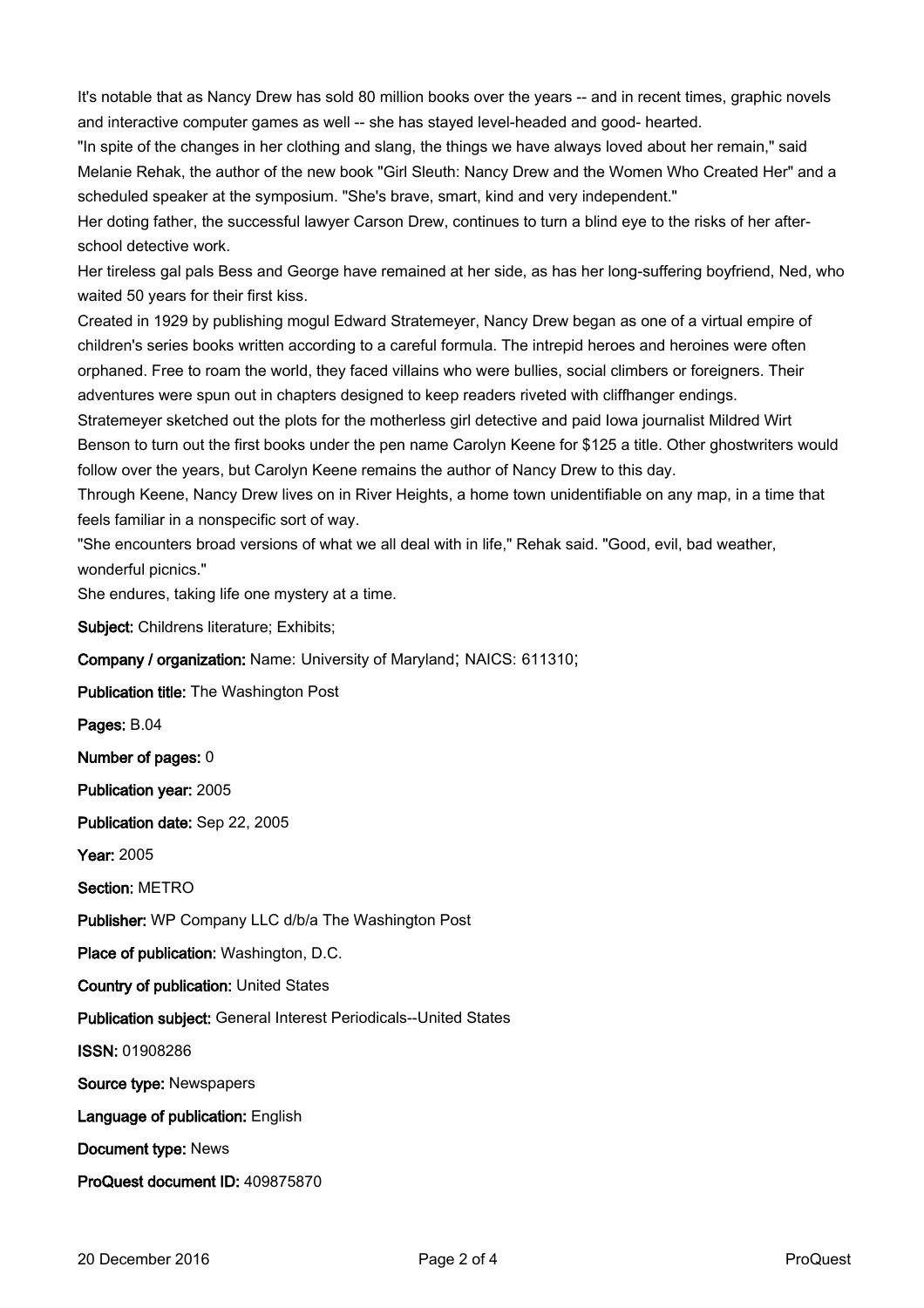Document URL: <http://search.proquest.com/docview/409875870?accountid=14696>

Copyright: Copyright The Washington Post Company Sep 22, 2005

Last updated: 2010-07-23

Database: The Washington Post